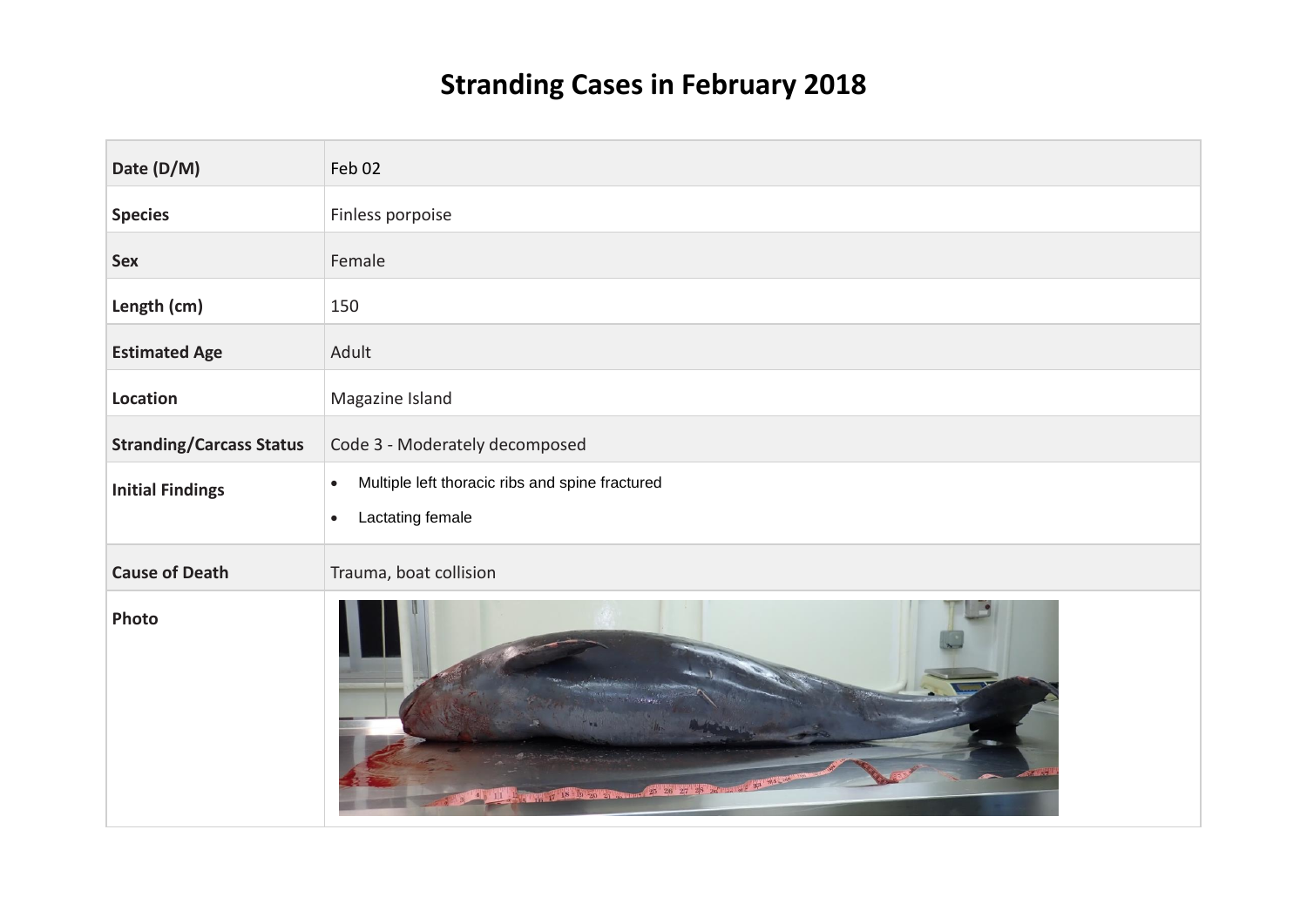| Date (D/M)                      | Feb 09                                                                                                                                                     |
|---------------------------------|------------------------------------------------------------------------------------------------------------------------------------------------------------|
| <b>Species</b>                  | Chinese white dolphin                                                                                                                                      |
| <b>Sex</b>                      | Female                                                                                                                                                     |
| Length (cm)                     | 78                                                                                                                                                         |
| <b>Estimated Age</b>            | Neonate or calf                                                                                                                                            |
| Location                        | Yi O, Lantau                                                                                                                                               |
| <b>Stranding/Carcass Status</b> | Code 4 - Severely decomposed                                                                                                                               |
| <b>Initial Findings</b>         | Both lungs floated<br>$\bullet$<br>Heart valves were closed indicating the calf was born<br>$\bullet$<br>Very pale muscle found in whole body<br>$\bullet$ |
| <b>Cause of Death</b>           | Undetermined                                                                                                                                               |
| Photo                           |                                                                                                                                                            |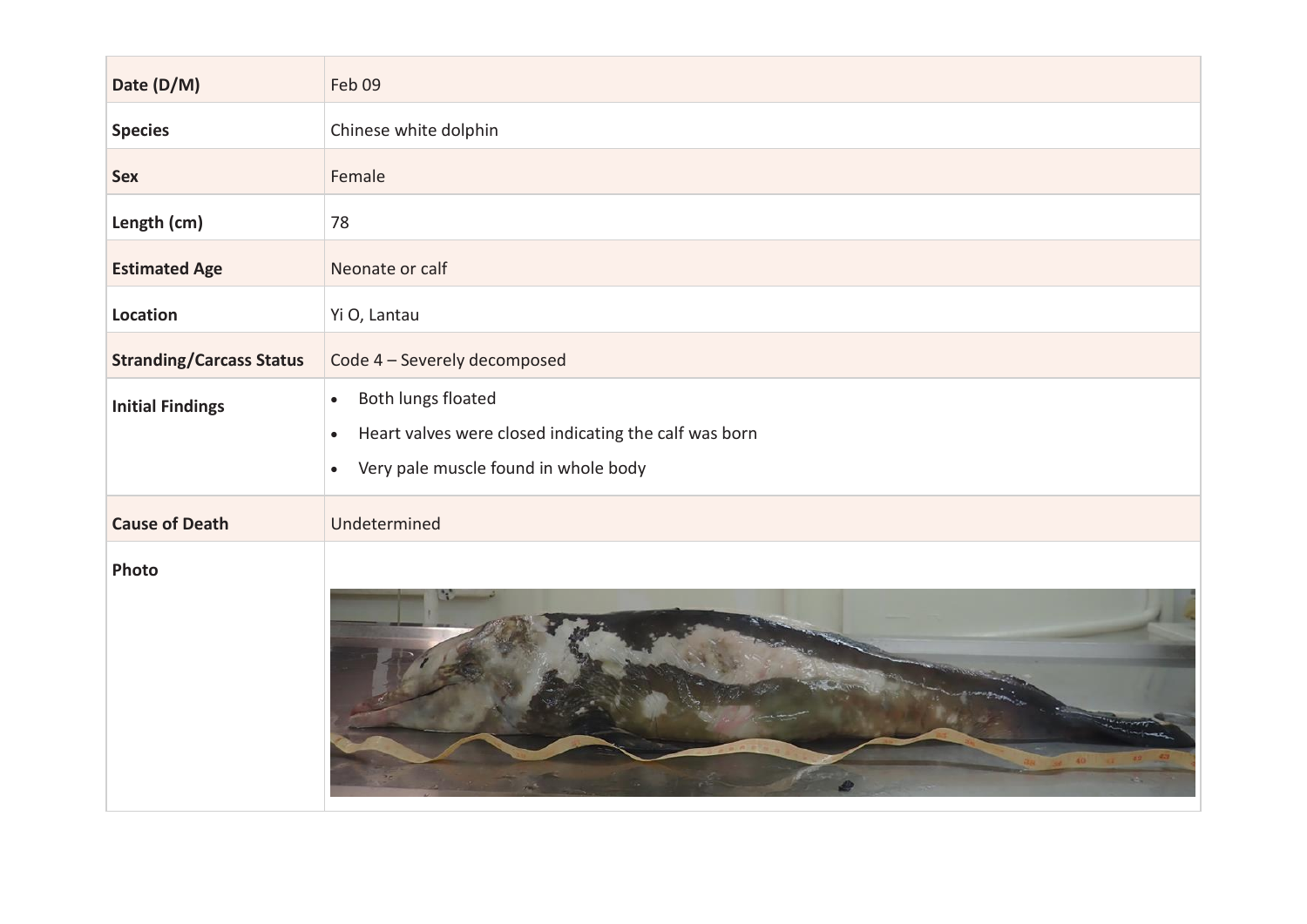| Date (D/M)                      | Feb 17                                                                                                                           |
|---------------------------------|----------------------------------------------------------------------------------------------------------------------------------|
| <b>Species</b>                  | Chinese white dolphin                                                                                                            |
| <b>Sex</b>                      | F                                                                                                                                |
| Length (cm)                     | 249                                                                                                                              |
| <b>Estimated Age</b>            | Adult                                                                                                                            |
| Location                        | Tsing Ma Bridge                                                                                                                  |
| <b>Stranding/Carcass Status</b> | Code 4-Severely decomposed                                                                                                       |
| <b>Initial Findings</b>         | Both lungs floated<br>$\bullet$<br>Blood clot found in liver<br>$\bullet$<br>Digested fish residual found in throat<br>$\bullet$ |
| <b>Cause of Death</b>           | Undetermined                                                                                                                     |
| Photo                           |                                                                                                                                  |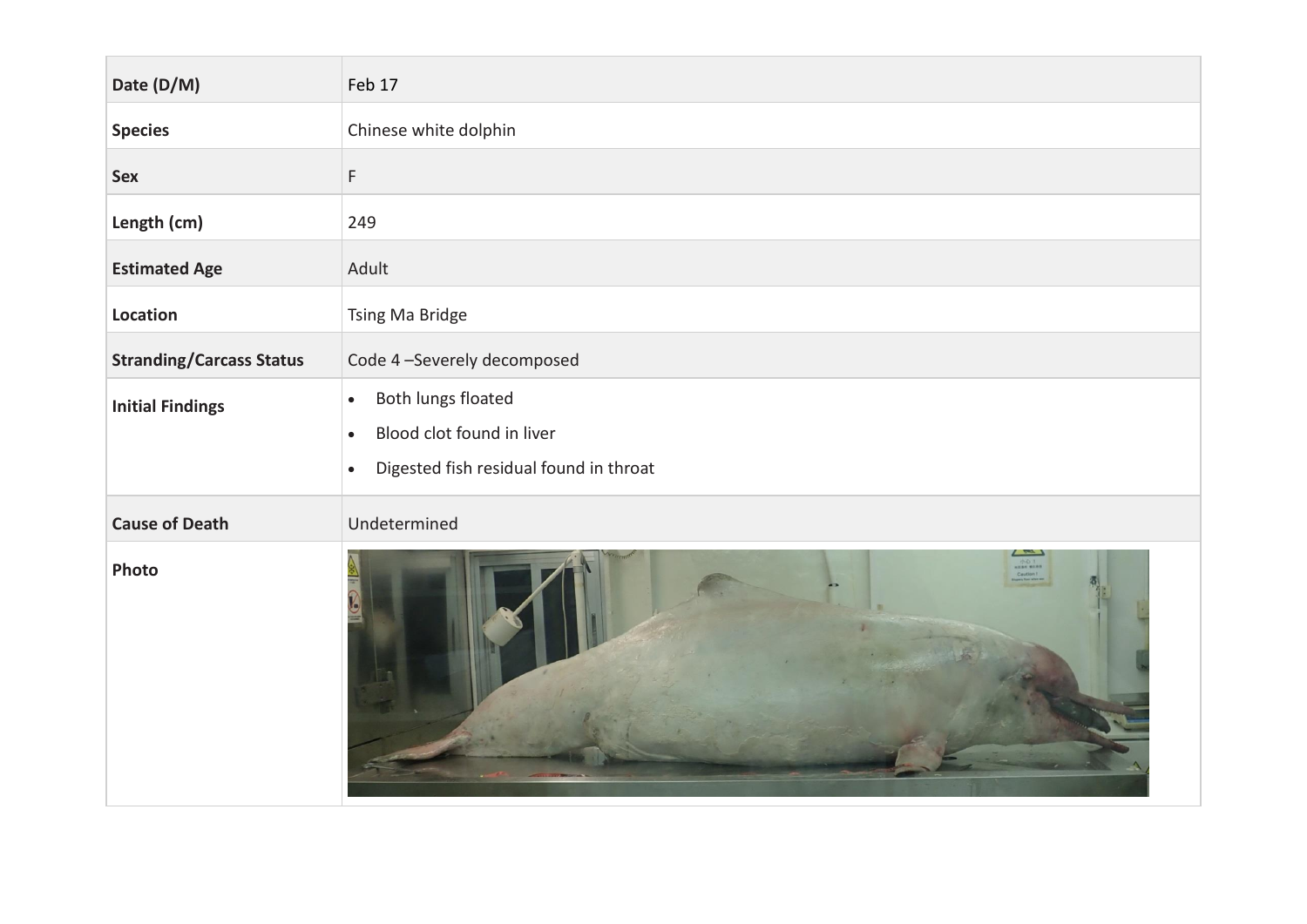| Date (D/M)                      | Feb 18                                                                                                                                    |
|---------------------------------|-------------------------------------------------------------------------------------------------------------------------------------------|
| <b>Species</b>                  | Finless porpoise                                                                                                                          |
| <b>Sex</b>                      | F                                                                                                                                         |
| Length (cm)                     | 121                                                                                                                                       |
| <b>Estimated Age</b>            | Juvenile                                                                                                                                  |
| Location                        | Pier, Hong Kong University of Science and Technology                                                                                      |
| <b>Stranding/Carcass Status</b> | Code 3 - Moderately decomposed                                                                                                            |
| <b>Initial Findings</b>         | Only left lung floated<br>$\bullet$<br>Blood found in chest<br>$\bullet$<br>Right side of heart is abnormally hard and thick<br>$\bullet$ |
| <b>Cause of Death</b>           | Undetermined                                                                                                                              |
| Photo                           |                                                                                                                                           |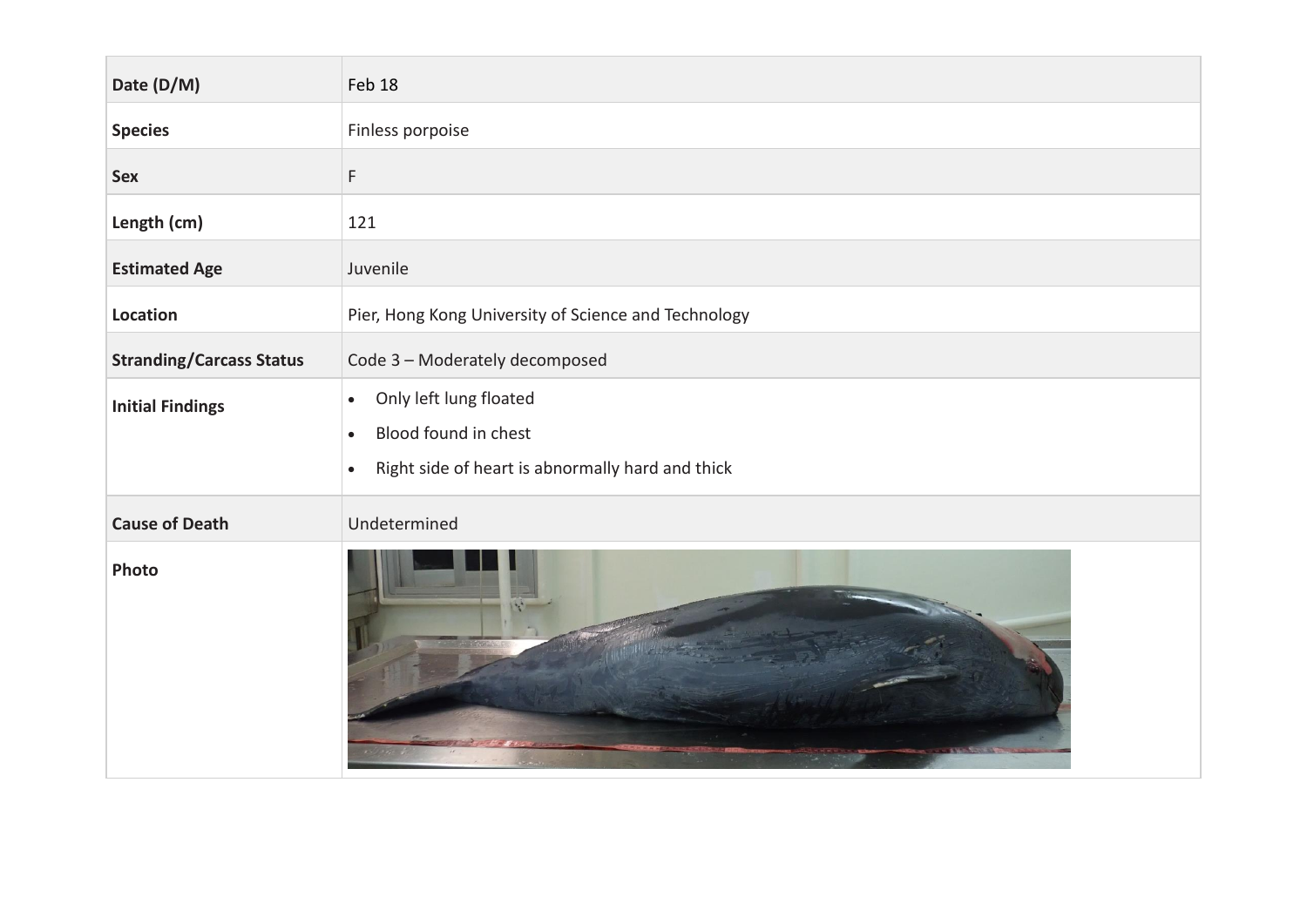| Date (D/M)                      | Feb 18                                                                                                     |
|---------------------------------|------------------------------------------------------------------------------------------------------------|
| <b>Species</b>                  | Finless porpoise                                                                                           |
| <b>Sex</b>                      | $\mathsf{M}% _{T}=\mathsf{M}_{T}\!\left( a,b\right) ,\ \mathsf{M}_{T}=\mathsf{M}_{T}\!\left( a,b\right) ,$ |
| Length (cm)                     | 97                                                                                                         |
| <b>Estimated Age</b>            | Juvenile                                                                                                   |
| Location                        | Ham Tin Wan, Sai Kung                                                                                      |
| <b>Stranding/Carcass Status</b> | Code 4 - Severely decomposed                                                                               |
| <b>Initial Findings</b>         | Three cuts on body, one probably by propeller<br>$\bullet$<br>All ribs have been cut<br>$\bullet$          |
| <b>Cause of Death</b>           | Trauma caused by boat strike                                                                               |
| Photo                           |                                                                                                            |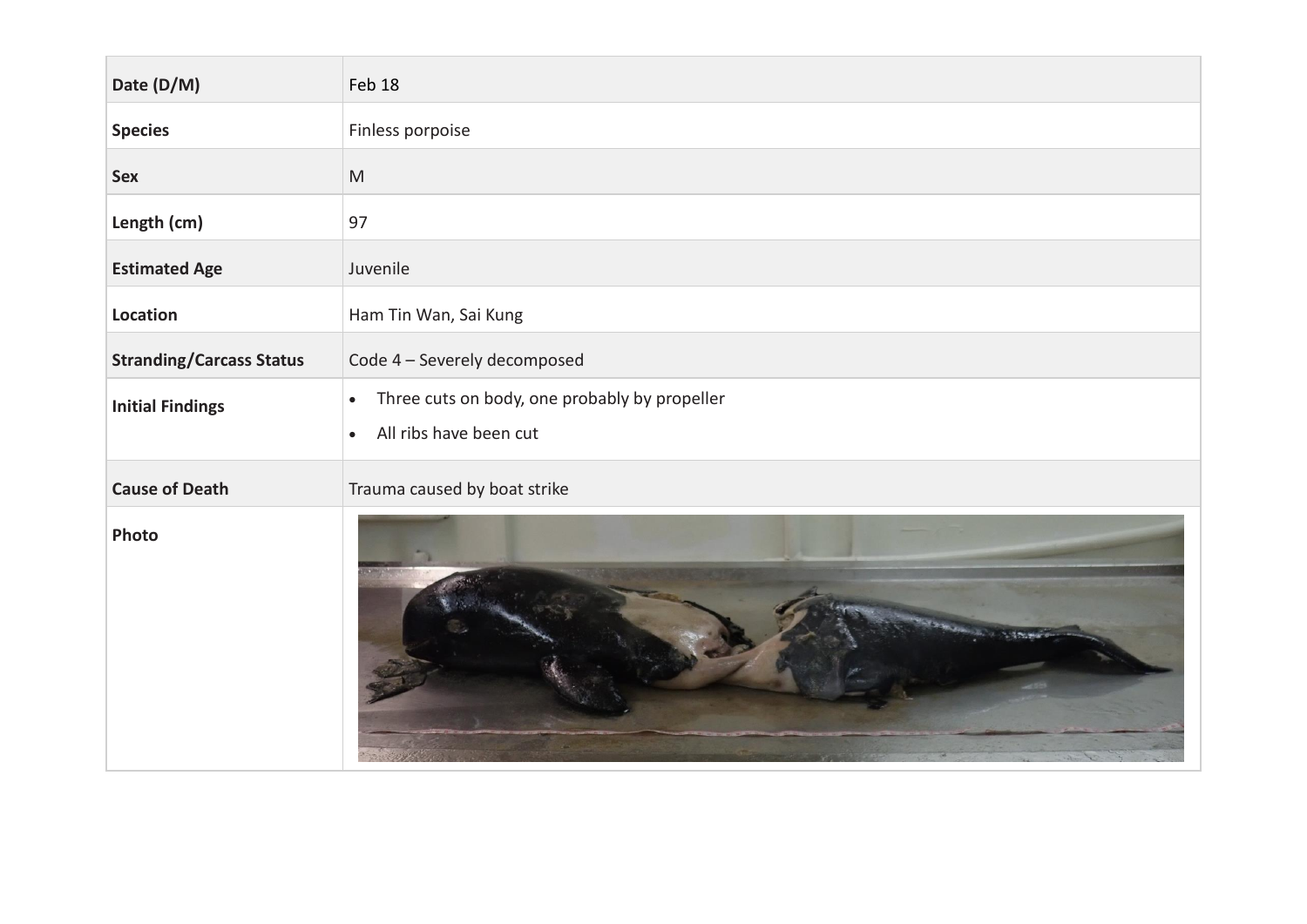| Date (D/M)                      | Feb 19                                                                                              |
|---------------------------------|-----------------------------------------------------------------------------------------------------|
| <b>Species</b>                  | Finless porpoise                                                                                    |
| <b>Sex</b>                      | F                                                                                                   |
| Length (cm)                     | 154                                                                                                 |
| <b>Estimated Age</b>            | Adult                                                                                               |
| Location                        | Tai Long Wan, Lantau                                                                                |
| <b>Stranding/Carcass Status</b> | Code 4 - Severely decomposed                                                                        |
| <b>Initial Findings</b>         | Stomach was filled with digested fish<br>$\bullet$<br>Parasites found in mammary gland<br>$\bullet$ |
| <b>Cause of Death</b>           | Undetermined                                                                                        |
| Photo                           |                                                                                                     |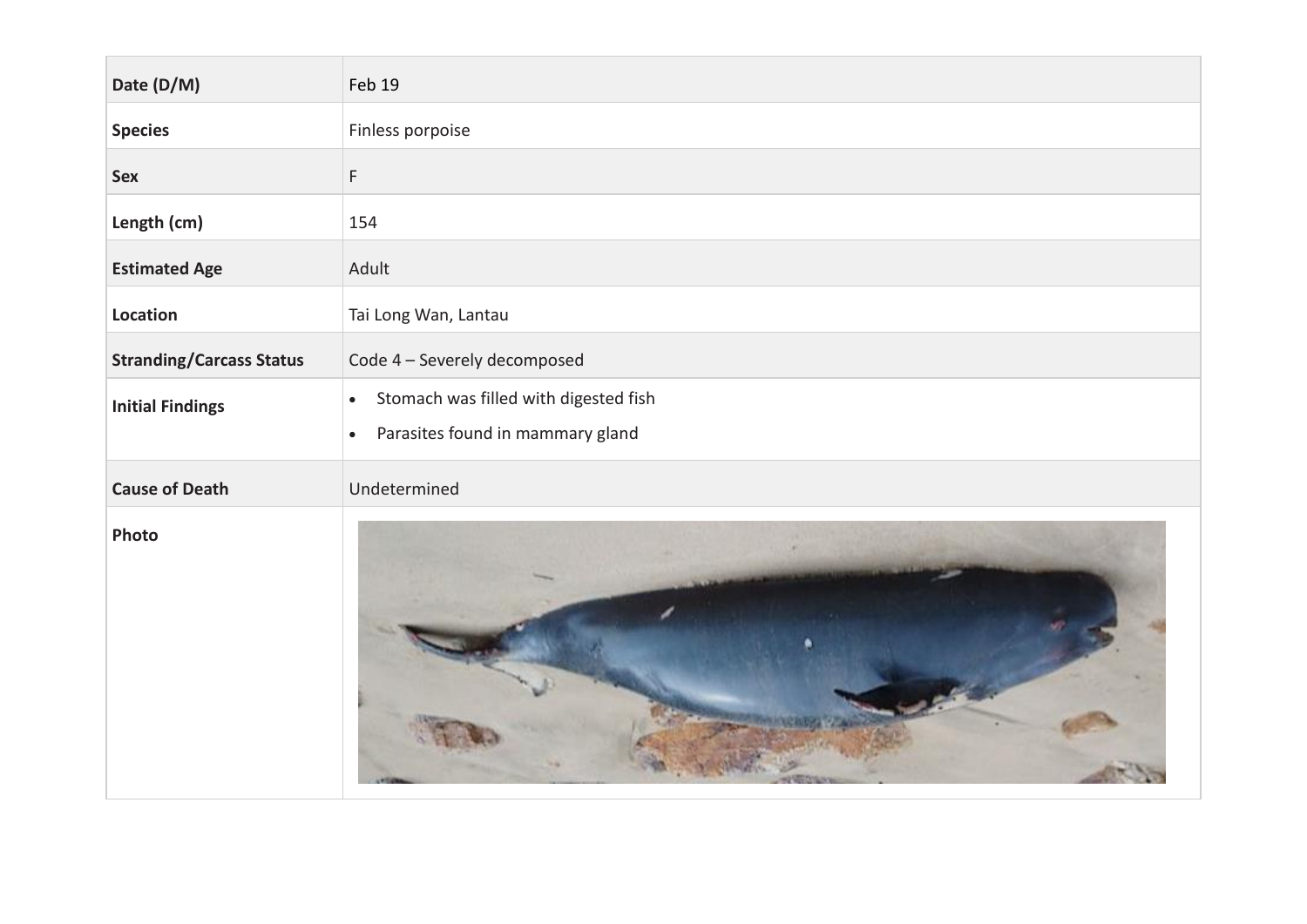| Date (D/M)                      | Feb 19                                                                                                                              |
|---------------------------------|-------------------------------------------------------------------------------------------------------------------------------------|
| <b>Species</b>                  | Finless porpoise                                                                                                                    |
| <b>Sex</b>                      | F                                                                                                                                   |
| Length (cm)                     | 149                                                                                                                                 |
| <b>Estimated Age</b>            | Sub-adult                                                                                                                           |
| Location                        | Sliverstrand Beach, Sai Kung                                                                                                        |
| <b>Stranding/Carcass Status</b> | Code 4 - Severely decomposed                                                                                                        |
| <b>Initial Findings</b>         | Both lungs floated<br>$\bullet$<br>Emptied stomach and intestine<br>$\bullet$<br>Very thin layer of blubber and muscle<br>$\bullet$ |
| <b>Cause of Death</b>           | Undetermined                                                                                                                        |
| Photo                           |                                                                                                                                     |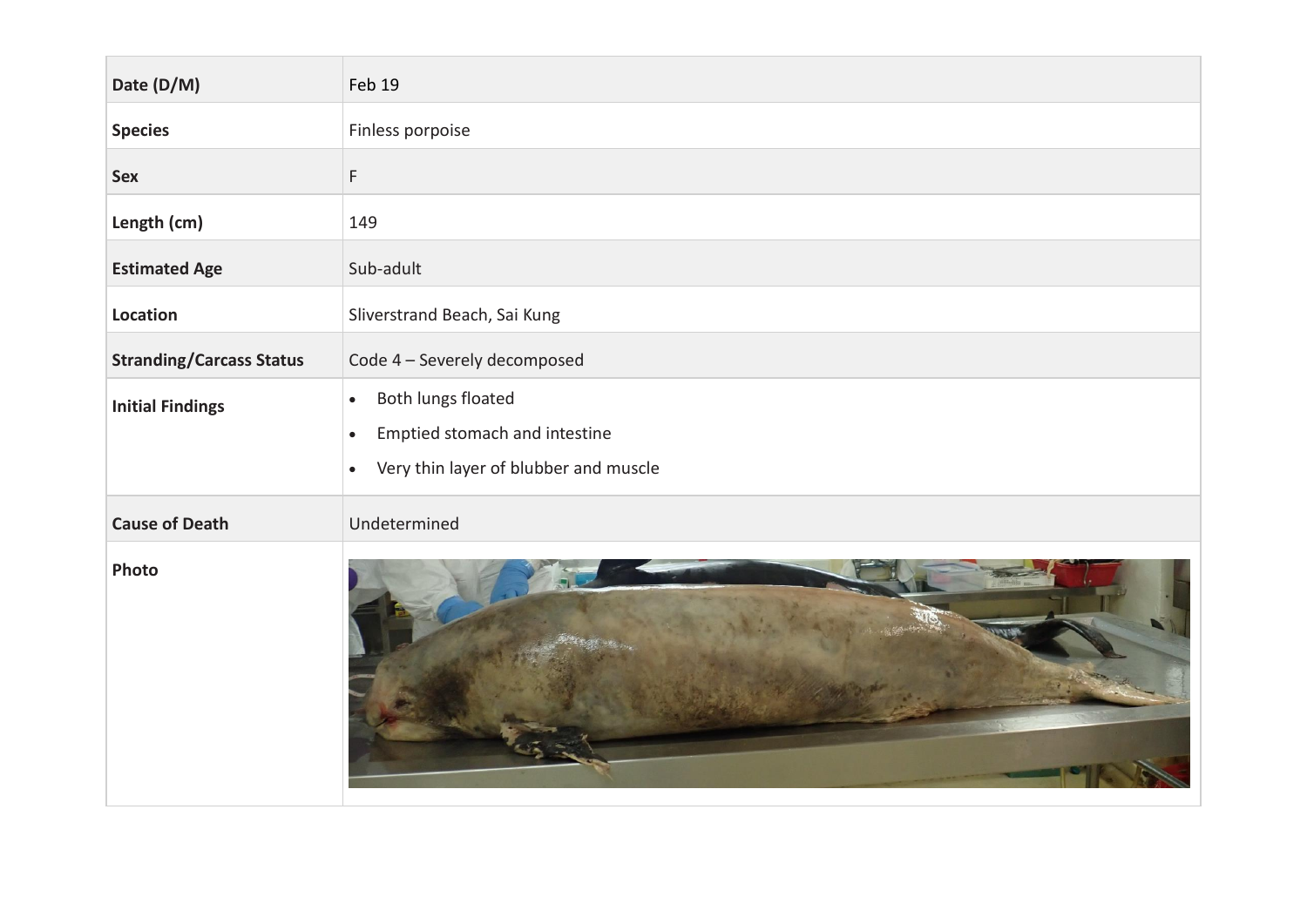| Date (D/M)                      | Feb 25                                                                                                                   |
|---------------------------------|--------------------------------------------------------------------------------------------------------------------------|
| <b>Species</b>                  | Finless porpoise                                                                                                         |
| <b>Sex</b>                      | Undetermined                                                                                                             |
| Length (cm)                     | 67 (missing upper body)                                                                                                  |
| <b>Estimated Age</b>            | Juvenile                                                                                                                 |
| Location                        | <b>Upper Cheung Sha Beach</b>                                                                                            |
| <b>Stranding/Carcass Status</b> | Code 4 - Severely decomposed                                                                                             |
| <b>Initial Findings</b>         | Broken spine<br>$\bullet$<br>Suspicious of being strike by boat, however, uncertain if post- or pre- mortem<br>$\bullet$ |
| <b>Cause of Death</b>           | Undetermined                                                                                                             |
| Photo                           |                                                                                                                          |